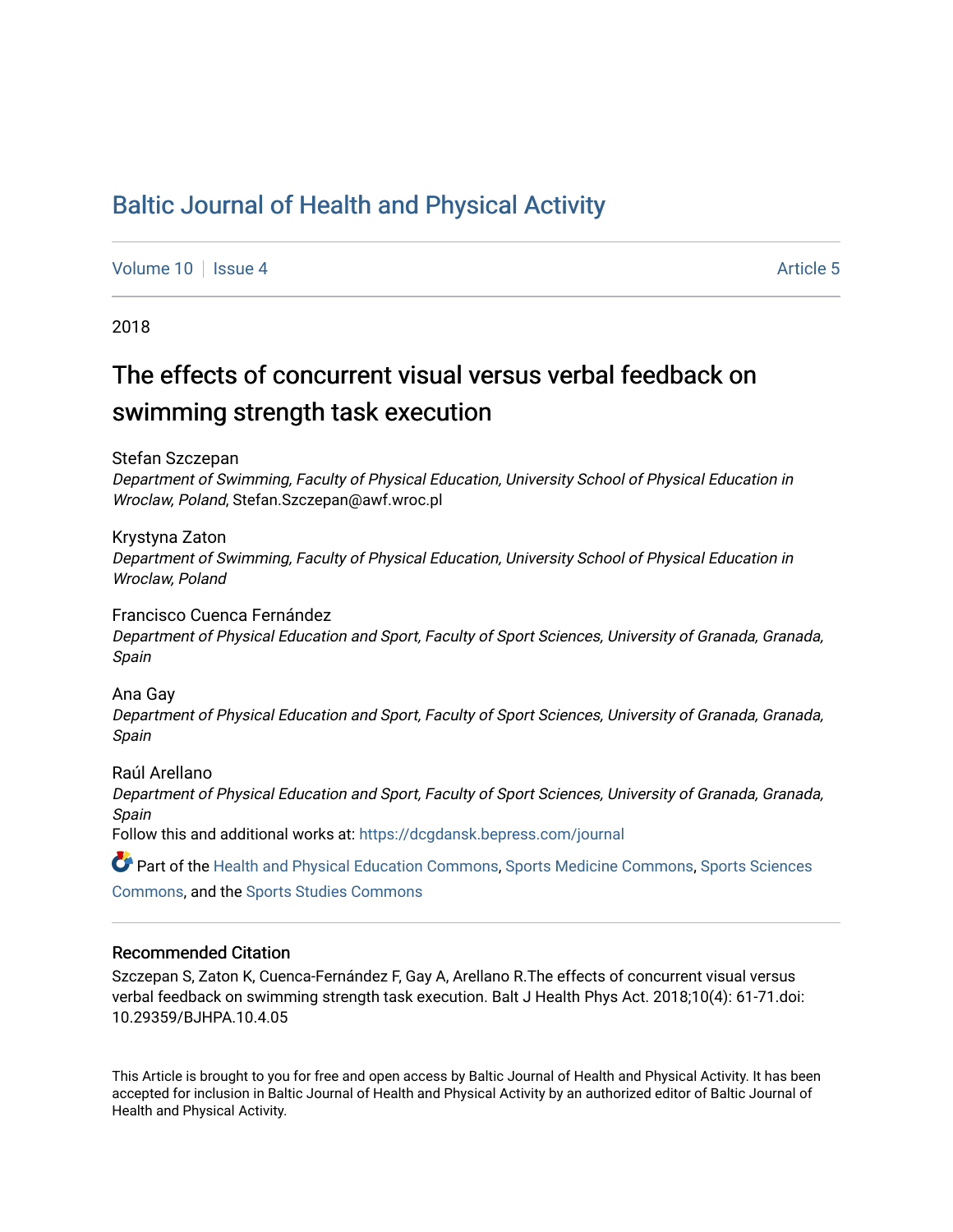# **The effects of concurrent visual versus verbal feedback on swimming strength task execution**

**Authors' Contribution: A** Study Design **B** Data Collection **C** Statistical Analysis **D** Data Interpretation **E** Manuscript Preparation **F** Literature Search **G** Funds Collection

**Stefan Szczepan1 ABCDEF, Krystyna Zatoń1 AEG, Francisco Cuenca-Fernández2 ABDEF, Ana Gay2 F, Raúl Arellano2 ABDEG**

- 1 Department of Swimming, Faculty of Physical Education, University School of Physical Education in Wroclaw, Poland
- 2 Department of Physical Education and Sport, Faculty of Sport Sciences, University of Granada, Granada, Spain

| abstract                     |                                                                                                                                                                                                                                                                                                                                                                                                                                                                                                                                                                                                                                                                                                                                                      |  |  |  |  |
|------------------------------|------------------------------------------------------------------------------------------------------------------------------------------------------------------------------------------------------------------------------------------------------------------------------------------------------------------------------------------------------------------------------------------------------------------------------------------------------------------------------------------------------------------------------------------------------------------------------------------------------------------------------------------------------------------------------------------------------------------------------------------------------|--|--|--|--|
| <b>Background:</b>           | The aim was to compare the effects of two different types of concurrent feedback administration on<br>biomechanical performance during a swimming-specific task.                                                                                                                                                                                                                                                                                                                                                                                                                                                                                                                                                                                     |  |  |  |  |
| <b>Material and methods:</b> | A counterbalanced repeated measures design was used to compare the execution of the butterfly<br>stroke (the propulsion phase only) on a modified Smith machine. Twenty repetitions were performed<br>in each condition of feedback (visual vs. verbal). Fourteen college swimmers (age $\bar{x} = 22.21 \pm 1.85$<br>years, height $\bar{x} = 173.71 \pm 8.65$ cm, mass $\bar{x} = 71.32 \pm 10.64$ kg) were recruited. An incremental force<br>test was administered for each participant to determine the mean propulsive velocity in which maximal<br>power was produced. Feedback addressed correct execution velocity of the pulling movement that<br>corresponded to the maximal power production as determined in an incremental force test. |  |  |  |  |
| <b>Results:</b>              | T testing revealed no statistically significant differences between the verbal and visual feedback<br>conditions. Visual feedback elicited a correct response in 76.11% of total feedback compared with<br>72.06% in the verbal feedback condition.                                                                                                                                                                                                                                                                                                                                                                                                                                                                                                  |  |  |  |  |
| <b>Conclusions:</b>          | Considering total feedback response, the visual feedback condition elicited 4.05% more correct<br>responses than verbal feedback. However, this difference did not attain statistical significance and,<br>therefore, the underlying hypothesis could not be confirmed.                                                                                                                                                                                                                                                                                                                                                                                                                                                                              |  |  |  |  |
| Key words:                   | visual, verbal, feedback, swimming task, generated force.                                                                                                                                                                                                                                                                                                                                                                                                                                                                                                                                                                                                                                                                                            |  |  |  |  |
| article details              |                                                                                                                                                                                                                                                                                                                                                                                                                                                                                                                                                                                                                                                                                                                                                      |  |  |  |  |
|                              | Article statistics: Word count: 3,746; Tables: 1; Figures: 3; References: 44<br>Received: May 2018; Accepted: September 2018; Published: December 2018                                                                                                                                                                                                                                                                                                                                                                                                                                                                                                                                                                                               |  |  |  |  |
|                              | Full-text PDF: http://www.balticsportscience.com                                                                                                                                                                                                                                                                                                                                                                                                                                                                                                                                                                                                                                                                                                     |  |  |  |  |
| Copyright                    | © Gdansk University of Physical Education and Sport, Poland                                                                                                                                                                                                                                                                                                                                                                                                                                                                                                                                                                                                                                                                                          |  |  |  |  |
|                              | <b>Indexation:</b> Celdes, Clarivate Analytics Emerging Sources Citation Index (ESCI), CNKI Scholar (China National Knowledge                                                                                                                                                                                                                                                                                                                                                                                                                                                                                                                                                                                                                        |  |  |  |  |

- Infrastructure), CNPIEC, De Gruyter IBR (International Bibliography of Reviews of Scholarly Literature in the Humanities and Social Sciences), De Gruyter - IBZ (International Bibliography of Periodical Literature in the Humanities and Social Sciences), DOAJ, EBSCO - Central & Eastern European Academic Source, EBSCO - SPORTDiscus, EBSCO Discovery Service, Google Scholar, Index Copernicus, J-Gate, Naviga (Softweco, Primo Central (ExLibris), ProQuest - Family Health, ProQuest - Health & Medical Complete, ProQuest - Illustrata: Health Sciences, ProQuest - Nursing & Allied Health Source, Summon (Serials Solutions/ProQuest, TDOne (TDNet), Ulrich's Periodicals Directory/ulrichsweb, WorldCat (OCLC)
- **Funding:** This project DEP 2014-59707-P .. SWIM: Specific Water Innovative Measurements applied to the development of International Swimmers in Short Swimming Events (50 and 100M)" was financed by the Spanish Ministry of Economy, Industry and Competitiveness (Spanish Agency of Research) and European Regional Development Fund. This article is part of an international thesis belonging to the Program of PhD in Biomedicine (B11.56.1), from the University of Granada, Granada, Spain. Research was co-funded by a grant from "Young Scientists Research" 65/22/M/2016 received from University School of Physical Education in Wroclaw, Poland.
- **Conflict of interests:** Authors have declared that no competing interest exists.
- **Corresponding author:** Corresponding author: Stefan Szczepan PhD, University School of Physical Education, Department of Swimming, address: 35 Paderewski Ave., 51-612 Wroclaw, Poland; phone no: 0048 71 347 3404; fax: 0048 71 347 3450; e-mail: stefan.szczepan@awf.wroc.pl
- **Open Access License:** This is an open access article distributed under the terms of the Creative Commons Attribution-Non-commercial 4.0 International (http://creativecommons.org/licenses/by-nc/4.0/), which permits use, distribution, and reproduction in any medium, provided the original work is properly cited, the use is non-commercial and is otherwise in compliance with the license.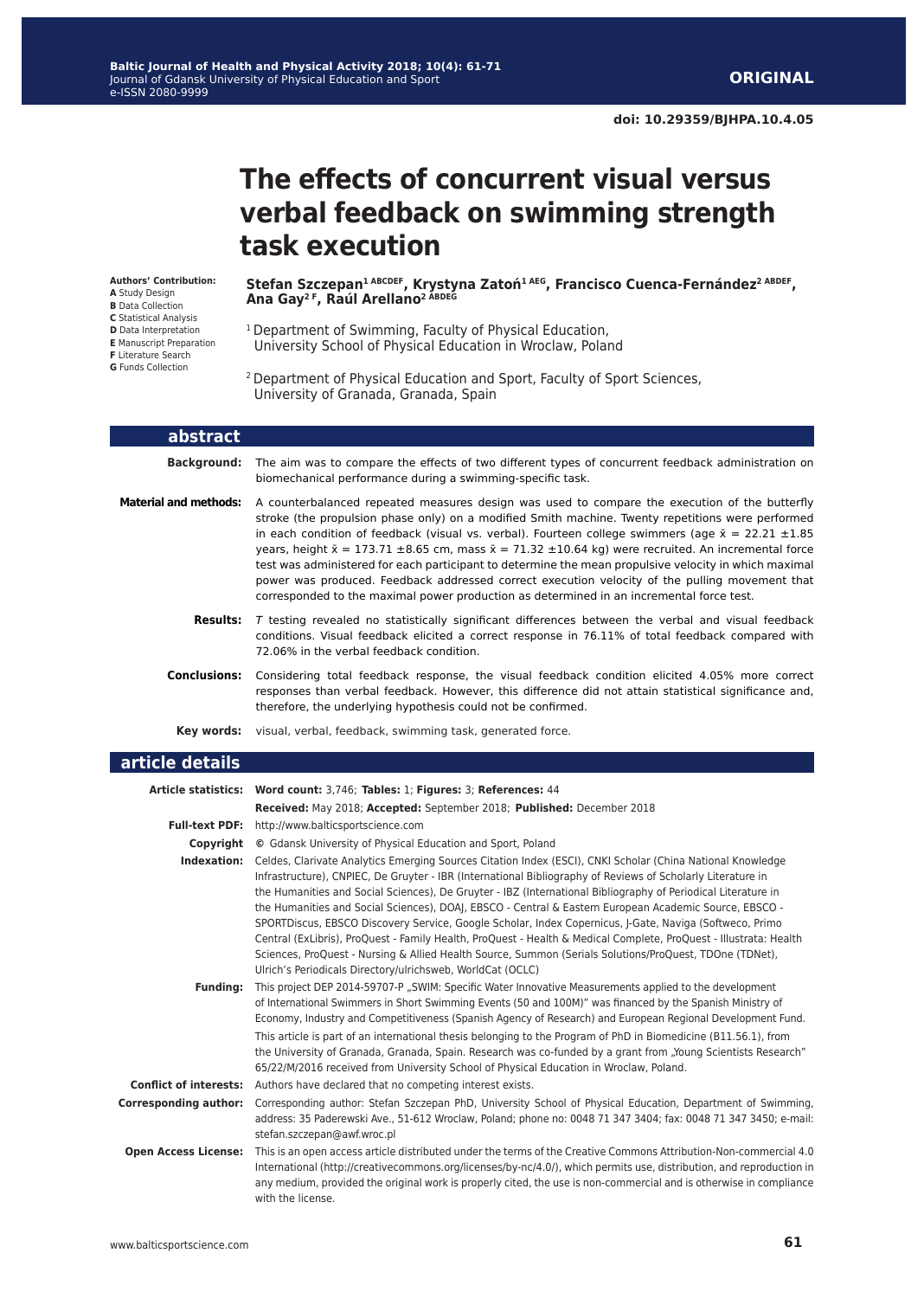### **introduction**

Many of the methods designed to improve motor task efficiency are based on the classical information theory. This theory posits that environmental stimuli are processed between receptors and their correlative effectors, generating a response. In locomotor activity, a motor response is the reaction to information received from, e.g., exteroreceptors (hearing, sight) and proprioceptors (vestibular receptors, muscles joints, skin) [1]. Moreover, the resulting locomotor activity can be used to provide additional information on the motor pattern or behavior for additional modification. This mechanism is known as feedback. Feedback can be defined as the return of information about the result of skill execution [1].

The literature identifies two types of feedback: i) intrinsic feedback is sensory information derived from receptors. It permits the regulation of movement as well as the augmentation of pre-structured motor programs by the "feelings" associated with the movement [2]; ii) extrinsic feedback, when the correct execution of a motor action is evaluated by external sources, i.e., verbal and visual ones [3]. Intrinsic feedback may not necessarily induce the correct execution of a motor task. For this purpose, extrinsic feedback can augment intrinsic feedback by providing information on the movement technique, efficacy, and effectiveness, reinforcing behavior or raising an athlete's performance level. Another important variable is the timing of feedback. Feedback can be either concurrent (provided during the movement), immediate (provided just after the movement), or delayed (provided after some elapsed period of time) [4].

One of the most basic roles of trainers, instructors, and coaches is to provide prescriptive feedback [5]. While this exchange of information is relatively free of complications in dry land conditions, difficulties may arise if encumbered by environmental factors. For example, swimming in a body of water can impede hearing and sight and, therefore, interfere with the feedback process. Over the years, numerous methods have been developed to aid swimmers in this regard, including the use of video recordings to provide examples of the executed movement [6], or devices for wireless verbal communication [7]. Some facilities have installed chronometers in pools to provide swimmers with feedback on the swimming pace [8]. However, video recordings or outright verbal feedback may be insufficient when the training task involves a significant proprioceptive component.

The development of strength is crucial in swimming training. Among many different swim-specific strength training protocols, a key criticism is that the applied loads and training intensities are not always adequately matched to the swimmers' age and ability [9]. In effect, this may reduce training effectiveness. Furthermore, trainers typically neglect training that focuses on overall physical development, instead focusing on sport-specific exercises and drills. This is unfortunate, as general exercise and low-intensity aerobic training are important in the global development of young athletes and may influence future performance and competitive success. Particularly in the case of young athletes, training that focuses on improving power output should involve individually-determined intensity and load. In swimming, the most immediate and measurable form of biofeedback is the generated muscular force [10]. Hence, the ability to measure the force produced by swimmers could allow for the real-time control of training and therefore optimizing training potential.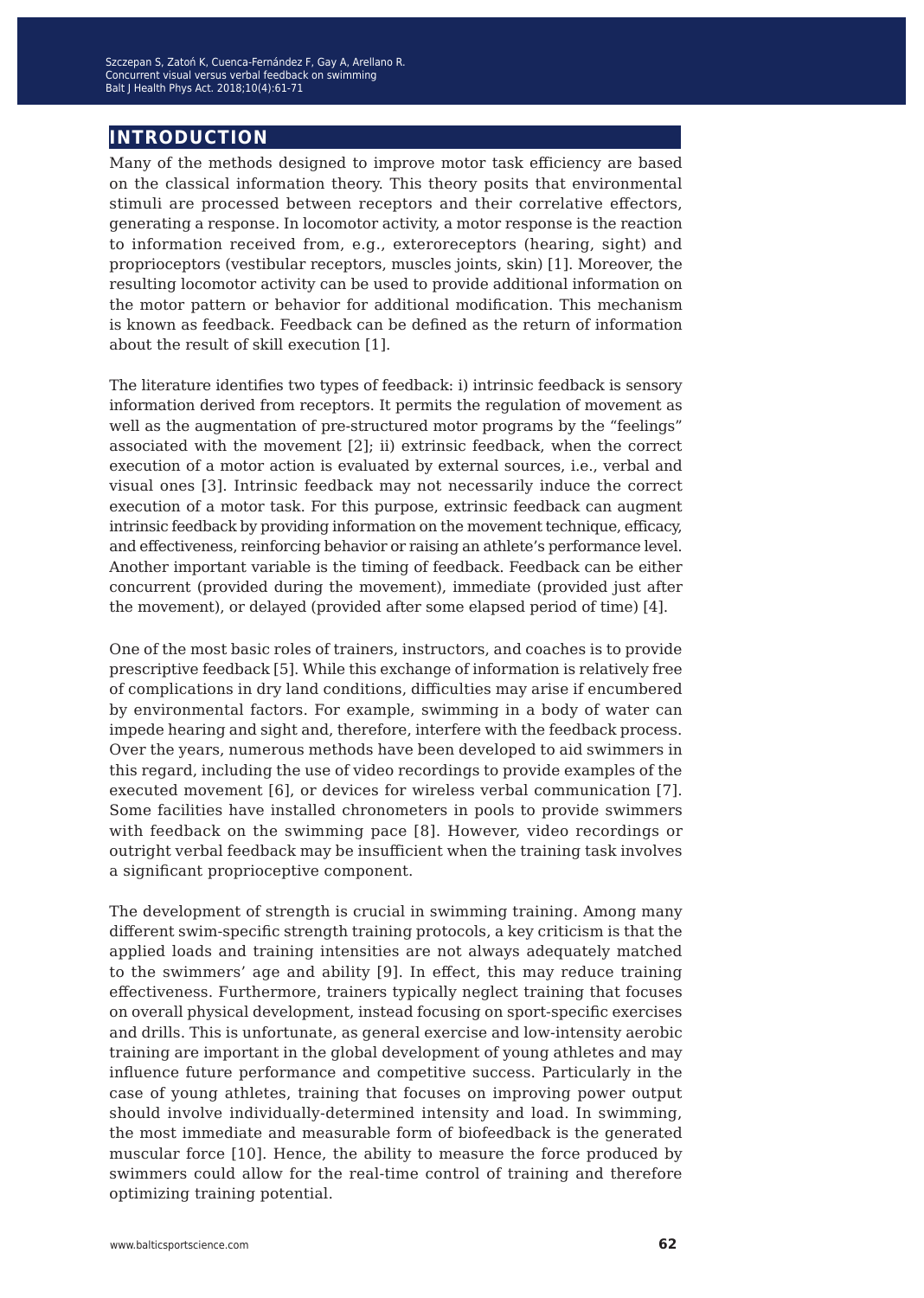Effective swimming training should include several dry land exercises, the most common of which are weight lifting, core stability exercises, and other drills that involve pulling movements to train kinetic chains. Similarly to inwater swimming training, the training load (and the execution velocity of the exercises) should also be tailored to the individual swimmer. One common problem is that while information on training intensity and execution velocity is provided a priori, young and inexperienced swimmers often have problems with maintaining the prescribed intensity level. This can lead to cases of over-training, where the training load can exceed exercise capacity causing injury and performance stagnation or even regression [11]. On the opposite end of the spectrum, not reaching the target load due to inadequate exercise intensity of inappropriate exercise velocity could lead to undertraining and performance attenuation. Hence, real-time feedback of exercise execution is particularly warranted to avoid these detriments.

Hence, the aim of this study was to compare the effects of two different concurrent feedback conditions (visual vs. verbal) on biomechanical performance during a swimming strength task. It was assumed that the visual feedback condition could afford greater improvements than verbal feedback and serve as a more powerful tool for enhancing the task execution.

### **material and methods**

### **participants**

Fourteen healthy, recreational swimmers were recruited. The characteristics of the sample were: age  $\bar{x} = 22.21 \pm 1.85$  years, body height  $\bar{x} = 173.71 \pm 8.65$  cm, mass  $\bar{x}$  = 71.32  $\pm$ 10.64 kg. All swimmers were attending a typical swimming program in which a total distance of 10 km was covered per week. Informed consent was obtained from all participants, and the research protocol was approved by the local ethics committee.

### **experimental design**

A repeated measures design was used to compare the execution of the butterfly stroke in response to two different randomized feedback conditions (visual vs. verbal). An incremental force test was administered for each participant to determine the mean propulsive velocity in which maximal power was produced. Participants were counterbalanced to control for order effects. Twenty maximal repetitions were then performed in both conditions and feedback was provided in order to achieve a higher number of repetitions within the range of the movement velocity target.

### **procedures**

Testing was performed in the Swimming Laboratory belonging to the Faculty of Sport Sciences of the University of Granada (Spain). Participants reported to the research laboratory after having refrained from alcohol, caffeine, and strenuous exercise for the previous 48 h. The task under study was the butterfly stroke (propulsion phase only) performed in the horizontal position on a modified Smith Machine. The Smith Machine was connected to the T-Force System (Ergotech, Murcia, Spain), an isoinertial dynamometer connected to a computer that provides real-time information on performance during resistance training. The system automatically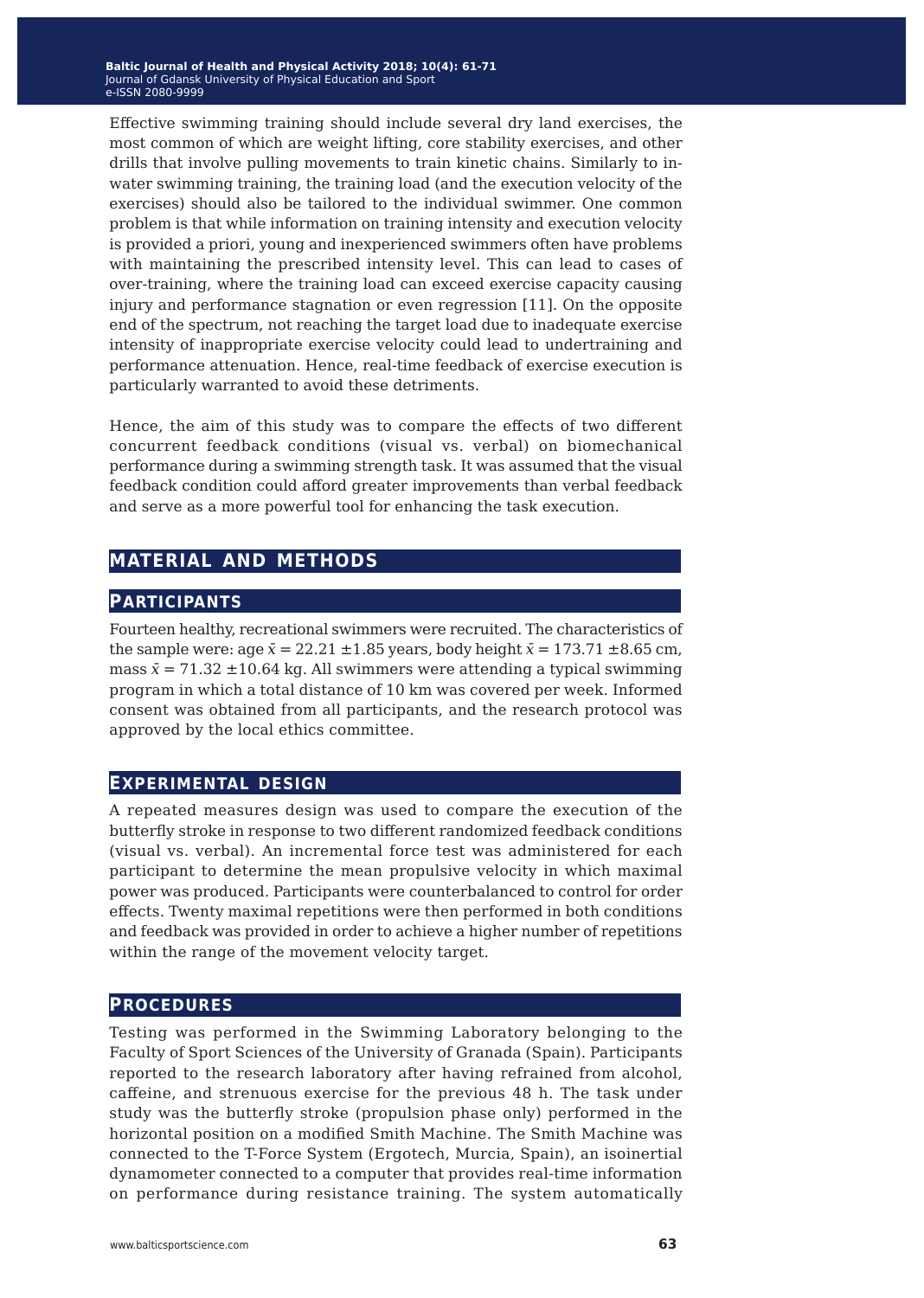distinguishes the repetitions and phases of an exercise, providing data on various biomechanical variables.

The study began with the participants performing a dry land warm-up. Subsequently, an incremental force test was administered individually with the purpose to determine an individual range of load for every subject to perform the test. In this phase, the participant had to perform thirty maximal repetitions with increasing load (5, 10, 15, 20, 25, 30 kg). The participants were asked to perform the complete movement at maximal velocity, return to the starting position in a controlled manner, maintain the position for 1 s and perform a second repetition. The test was aborted if the participant was unable to complete a repetition. If the participant completed the test with the final 30 kg load (with increasing power), the load was increased by successive 5 kg increments. Three minutes of rest were given between trials. The individual selected the load accomplished with the maximal power that could be produced by lifting the increasing range of loads, and was determined through the linear encoder aforementioned (T-Force System, Ergotech, Murcia, Spain). Next, the range of velocity which corresponded to this load was obtained. This allowed the proper pull load within a range of mean propulsive velocity to be obtained for each participant and thus prescribe similar exercise intensity for all participants.

This pull load was then used in the proper experiment in which twenty repetitions were performed as close as possible to the individually obtained range of velocity. Hence, the goal was for the participant to maintain control over pulling velocity and therefore generate similar force. At the test outset, the participants were blinded to the applied pull load but provided feedback on the velocity they needed to achieve. Two conditions of feedback were randomly applied on the subjects. In the first condition, visual feedback was displayed on a monitor connected to the T-Force System (Fig. 1). Feedback was provided on the screen in the form of a bar chart (increase–decrease). The chart illustrated the attained velocity by the height of the bar and also by color (green if executed correctly and red if executed incorrectly). In the second condition, verbal feedback on the target velocity was provided concurrently to the task execution by one experimenter. In this condition, the experimenter observed the T-Force System monitor and provided immediate verbal feedback using one of three terms: "faster" if velocity was below the prescribed range, "slower" if the velocity was above the prescribed range, and"okay" if velocity was maintained within the prescribed range. These terms were adopted in order to minimize unnecessary information and preserve short-term memory potential [12]. The time of rest between repetitions was determined as the time to see or hear the feedback command.

Only in the visual feedback condition was the magnitude of execution velocity presented. This provided a double form of feedback; beside the relay that correct velocity was being maintained by showing the green color, the participant could also see how velocity fit within the prescribed range. This double form of feedback allowed for more precise control of execution velocity in successive repetitions that was not afforded in the verbal feedback condition. In the verbal condition, information was provided only if the velocity was correct ("okay") or incorrect ("faster" or "slower").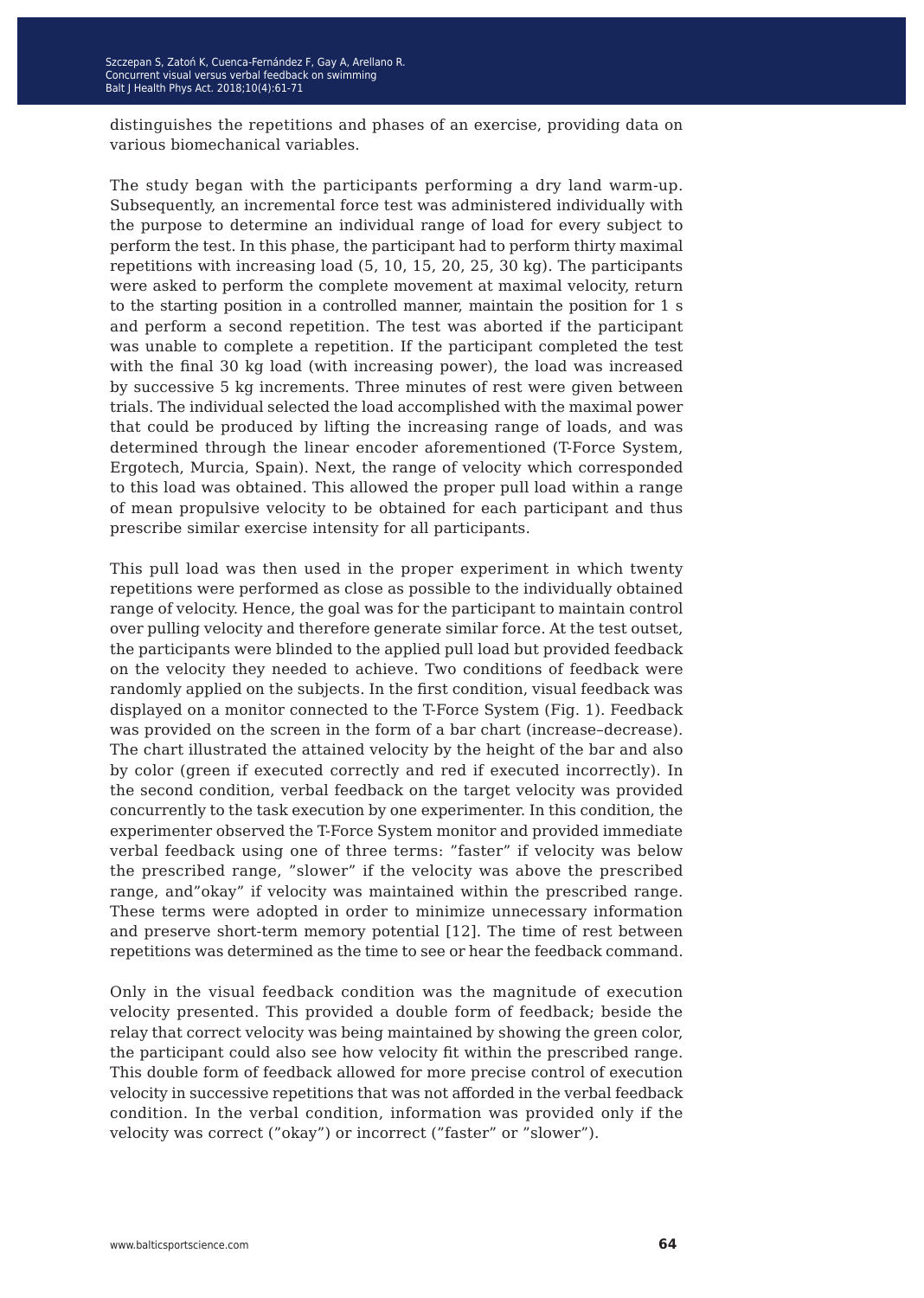

Fig. 1. The Smith Machine device showing both conditions (left: verbal feedback, right: visual feedback)

#### **measurements**

Data were collected on the attained velocity of each pulling movement in response to verbal and visual feedback. The response was treated as a binary (zero–one), in which the task was either correctly (within the prescribed range of velocity) or incorrectly (outside of the prescribed range) executed. This dichotomous response format was used to examine the results and determine execution efficiency in response to the provided feedback. This allowed a comparison of the two feedback conditions. Additional analysis was also performed to extract how many cases of this double form of feedback were provided.

The participants also subjectively assessed the difficulty of the task by using the Borg Rating of Perceived Exertion (RPE). Participants rated the intensity level in both conditions on a sliding scale of 0–10, where level 0 describes the state of rest (heart rate 60 beats per min) and level 10 that corresponds to maximum effort (heart rate 200 beats per min) [13].

### **statistical analysis**

Data were processed using the Statistica 9.0 software package (StatSoft, USA). Prior to using a parametric test, the normality of data distribution was assessed. Statistically significant differences between the two conditions were determined using Student's t test. The level of significance was set at  $p \le 0.05$ . Additionally, effect sizes were calculated using Cohen's d function as a supplement to the p value. Cohen's d is interpreted as: small (*d* = 0.20 to 0.49), moderate  $(d = 0.50 \text{ to } 0.79)$  and large  $(d \ge 0.80)$  [14]. Data are presented in the text as percentages (percentage of a correct or incorrect motor response) to characterize the correct or incorrect response to the provided feedback.

### **results**

The results indicate that visual feedback resulted in a correct response in 76.11% of total feedback compared with 72.06% in the verbal feedback condition (Tab. 1, Fig. 2). More detailed analysis revealed that the feedback indicating the need to increase execution velocity ("faster") elicited a correct response in 5.66% of total feedback in the visual condition and 8.50% in the verbal condition. Feedback indicating the need for decreased execution velocity ("slower") elicited a correct response in 5.66% of total feedback in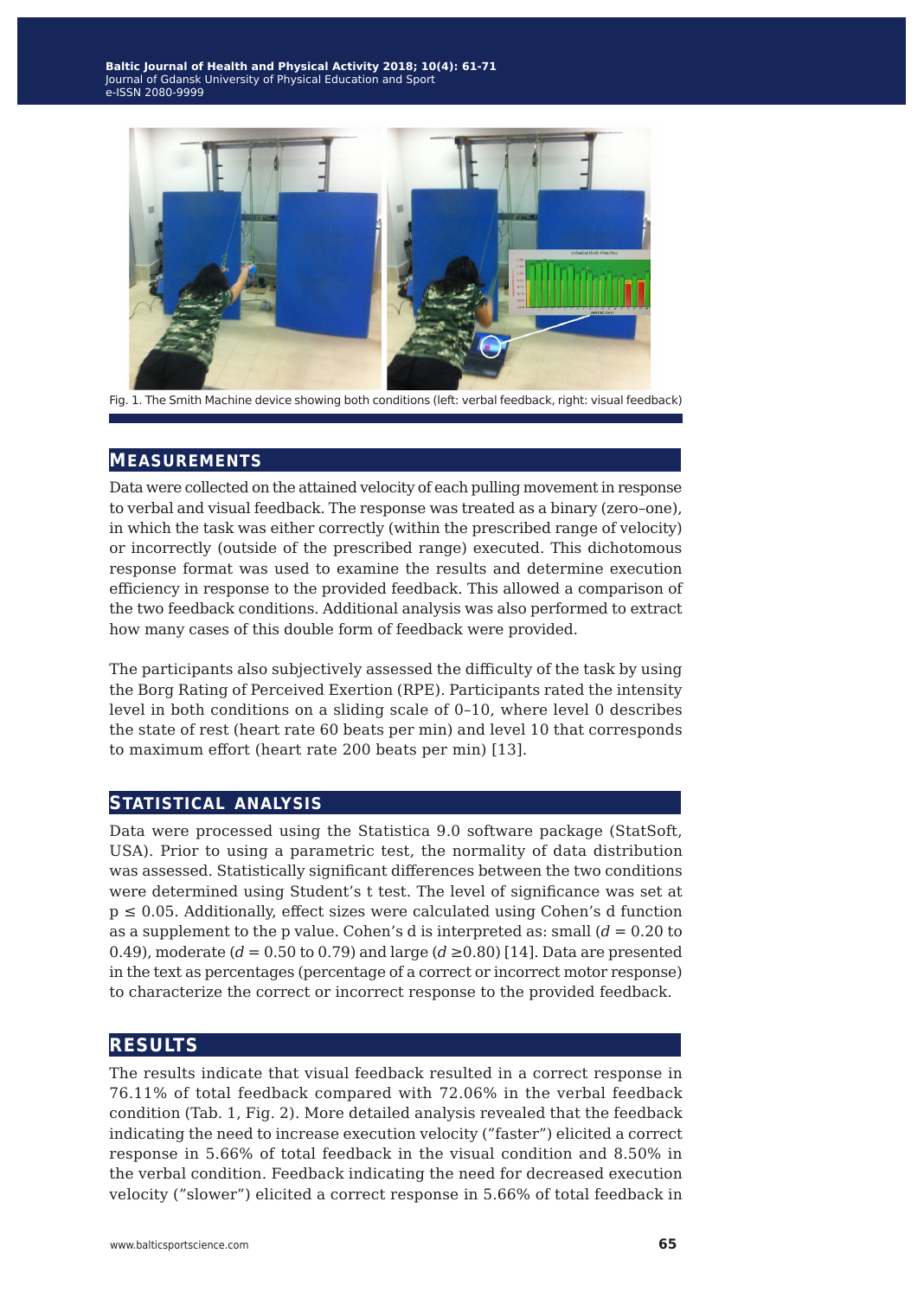the visual condition and 4.45% in the verbal condition. Feedback indicating correct execution velocity ("okay") elicited a correct response in 64.77% of total feedback in the visual condition and 59.10% in the verbal condition (Table 1, Fig. 3). The double form of feedback in the visual condition accounted for 12% (number of motor response equal to 30) of total feedback. T testing (p value) revealed no statistically significant differences between the verbal and visual feedback conditions; additionally, values of Cohen's *d* effect sizes (*d* value) have been included: total feedback  $p = 0.524019$ ,  $d = 0.15$  (small effect size); "faster" p = 0.337049; *d* = 0.36, "slower" p = 0.427336; *d* = 0.01, "okay"  $p = 0.527324$ ;  $d = 0.19$  (small effect size for all). No significant differences were observed in the Borg RPE between the two conditions (verbal: mean 5.23, SD 1.58; visual: mean 5.15, SD 1.46), ( $p = 0.890783$ ;  $d = 0.05$ ).

| Terms    | Response  | Verbal<br>feedback<br>(%) | Motor<br>response<br>(number) | $\bar{x}$ | ±    | Verbal<br>feedback<br>(%) | Motor<br>response<br>(number) | x     | 土    |
|----------|-----------|---------------------------|-------------------------------|-----------|------|---------------------------|-------------------------------|-------|------|
| Total    | Correct   | 72.06                     | 178                           | 13.69     | 4.84 | 76.11                     | 188                           | 14.46 | 4.85 |
|          | Incorrect | 27.92                     | 69                            | 5.31      | 5.04 | 23.88                     | 59                            | 4.54  | 5.04 |
| "Faster" | Correct   | 8.50                      | 21                            | 1.62      | 1.69 | 5.66                      | 14                            | 1.08  | 1.27 |
|          | Incorrect | 11.33                     | 28                            | 2.15      | 4.20 | 1.61                      | 4                             | 0.31  | 0.57 |
| "Slower" | Correct   | 4.45                      | 11                            | 0.85      | 1.23 | 5.66                      | 14                            | 1.08  | 1.21 |
|          | Incorrect | 3.23                      | 8                             | 0.62      | 1.94 | 4.45                      | 11                            | 0.85  | 1.68 |
| "Okay"   | Correct   | 59.10                     | 146                           | 11.23     | 6.23 | 64.77                     | 160                           | 13.31 | 4.86 |
|          | Incorrect | 13.36                     | 33                            | 2.54      | 2.11 | 17.81                     | 44                            | 3.38  | 4.87 |

Table 1. Percentage effectiveness of verbal and visual feedback on execution velocity







Fig. 3. Percentage effectiveness of the two types of feedback on execution velocity by type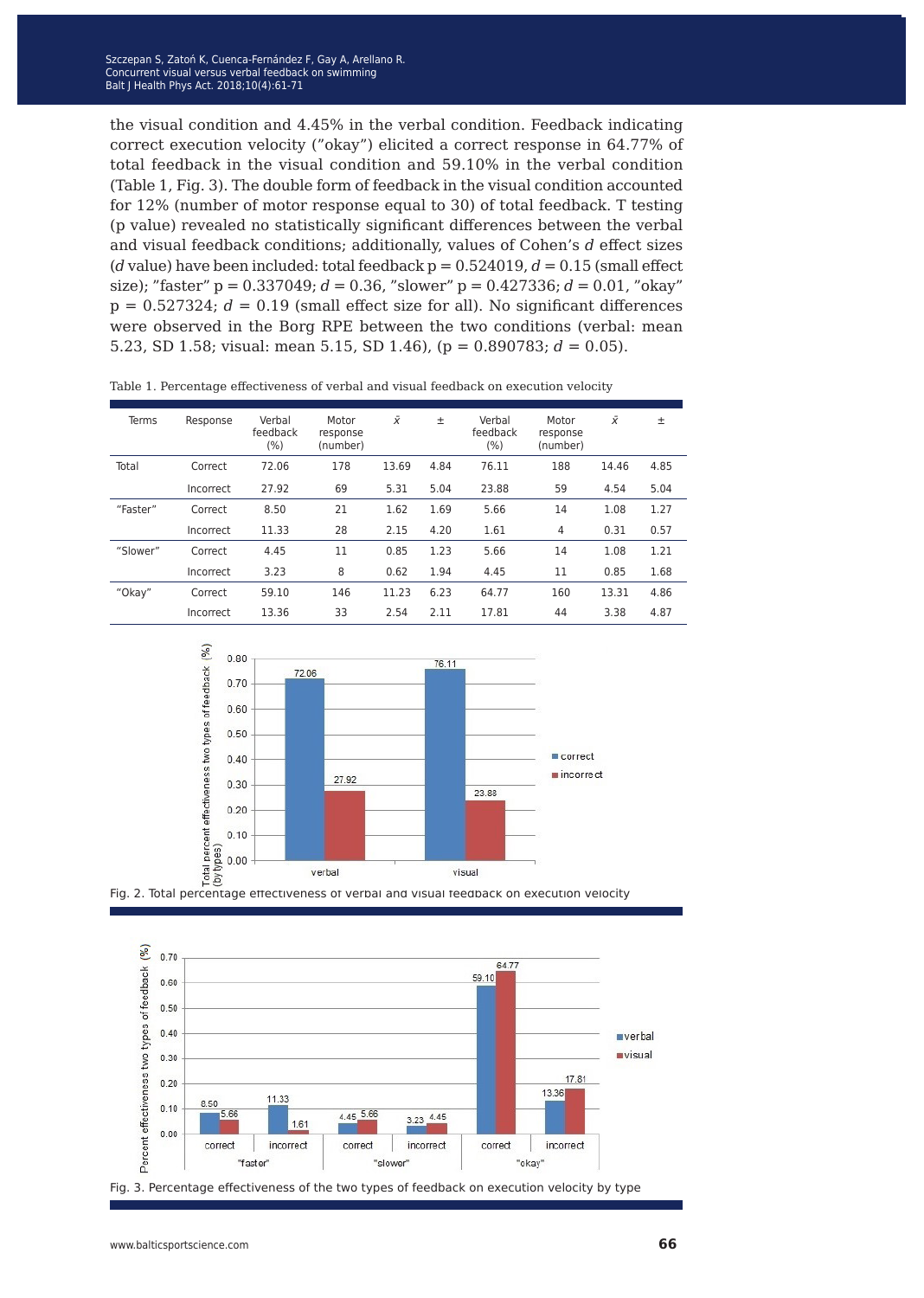## **discussion**

The aim of this study was to compare the effects of two feedback conditions that could provide real-time information on execution velocity in a swimming task. Considering the total feedback response, the visual feedback condition was more effective than verbal feedback as it elicited 4.05% more correct responses. However, this difference did not attain statistical significance and, therefore, could not confirm the underlying hypothesis as the applied method could not clearly indicate which feedback condition was more effective.

Despite the fact that the presented investigation did not give a clear opinion on the dominance of one type of information over the other, it showed a possibility of using both methods in dry land workout among swimmers, which is considered a practical value of this study. Both verbal and visual information can help swimmers achieve training goals in dry-land training, such as maintaining the specific range of generated force or generate proper power.

The traditional verbal method is most often used, but it can be substituted by methods of visual feedback. Currently, many devices used during training have displays. Examples are cycloergometers, rowing ergometers, and treadmills giving immediate feedback on the basic parameters of the effort, i.e. HR, calories expenditure, exercise time, splits time, speed, acceleration, generated strength, power, etc. Many of these parameters appear immediately, and it is interesting which of them most effectively motivate athletes to increase their performance.

The presented results correspond with many other studies. Stastny et al. [15] also used visual information during the Wingate test. The main finding of this study was that the presence of visual feedback affected power output in the initial stage of the Wingate test, but did not affect power output when subjects were already fatigued during the final stage. In other studies, Campanella et al. [16] and Hopper et al. [17] show that the use of visual feedback resulted in greater peak power output compared to no visual feedback. By contrast, Zatoń [18, 19] in her numerous investigations emphasized the more important role of verbal information rather than visual during the control of swimmers' movement. As shown, results trying to resolve the dominance of one type of information over another are not coherent.

The results are nonetheless worthy of review, particularly in light of the fact that research has found that vision dominates the other senses. Visual information is often regarded as the most important perceptual modality when interacting with the environment [20]. In racing, it is common to see how athletes are able of modifying their race pace when they interact with other opponents. In swimming, variations on the swimming patterns such as: leg kicking, arm stroke technique or velocity of swimming are frequent in races in which opponents are able to see one another, even when they are fatigued. However, the literature has noted that visual feedback strategies can either facilitate or impair movement execution. On the one hand, visual feedback can significantly enhance the learning process for athletes, such as in the identification of errors that the coach believes to be important [21]. On the other hand, this form of feedback can be ineffective in improving skill performance due to the complexity of the information that needs to be transmitted, failure to provide adequate instructions, or deficient information that could aid error detection [22]. In considering an athlete's skill level, Gaudagnoli et al. [23] reported that visual feedback has an initial negative impact on a novice learner.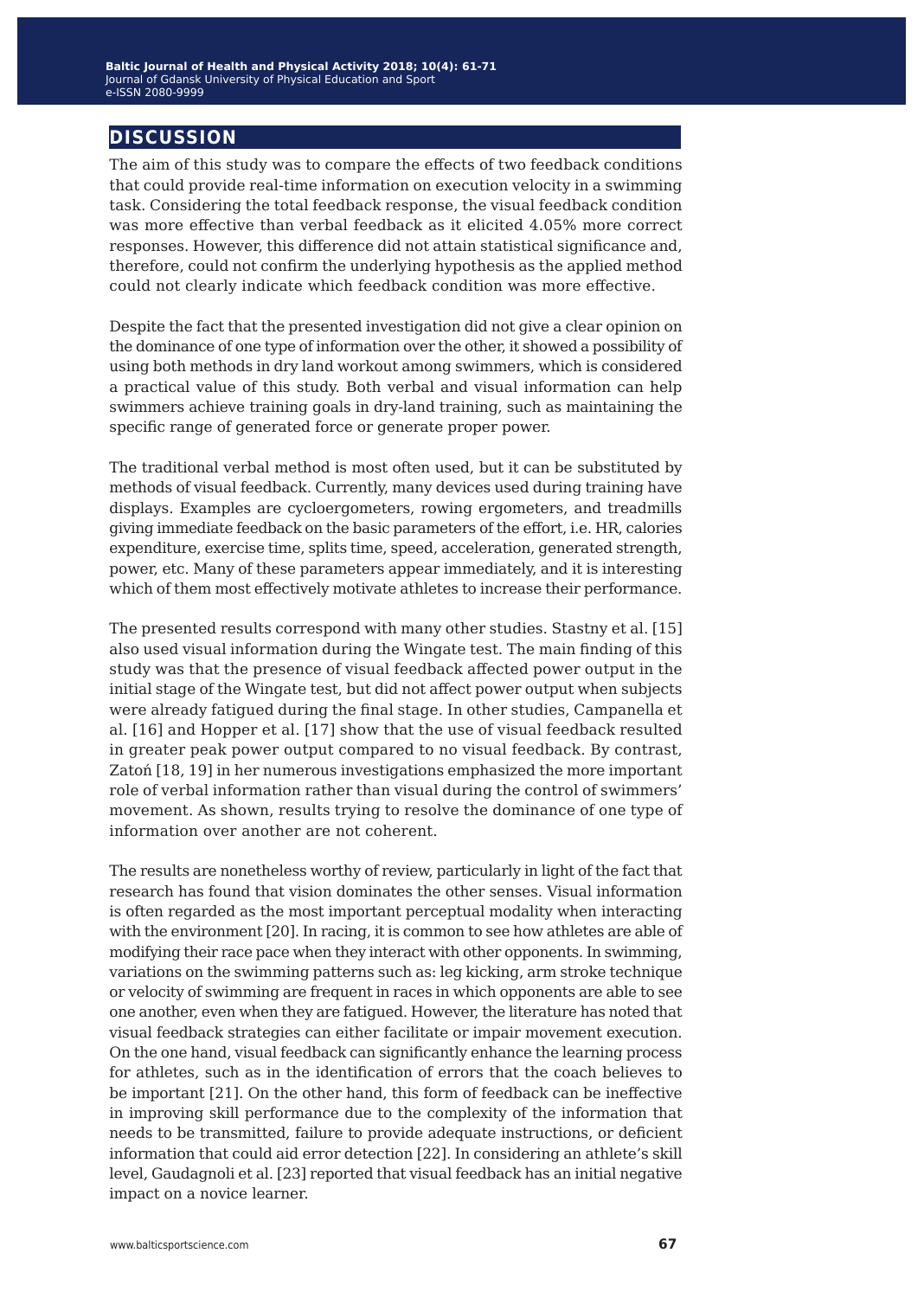On the opposite end of the spectrum, a number of studies have provided strong evidence in support of verbal feedback as the most effective information delivery method [24]. Boyce [25] stressed the advantages of this feedback modality in the teaching–learning process of motor tasks as it can complement motor imagery with additional information. In the athletic realm, verbal information and auditory perception have been found to significantly contribute to elite performance in sports [15, 26]. However, verbal feedback requires caution in its implementation as its effectiveness depends on the correct interpretation of the supplied information. Studies have highlighted the role of criteria such as semantics, pragmatics, and syntax in providing effective feedback [19].

Similarly to the present results, research comparing verbal and visual feedback on motor performance has not provided a clear answer on which modality is more effective. This has been attributed to the effects of multiple variables including the skill level, task complexity, and the temporal properties of the feedback [27, 28]. For example, in the learning of a simple task, visual feedback increased performance in acquisition but not retention tests [29, 30]. Contradicting the guidance hypothesis, studies that analyzed more complex tasks observed high positive effects of concurrent visual feedback [31, 32]. Other problems arise from the design of the task, as devising tasks that are objectively quantifiable is not an easy feat. In turn, Amorose and Smith [33] examined learner interpretation of feedback to find that it is dependent upon previous experience with not only the type of administered feedback but also the individual experience.

The present study's use of concurrent feedback on movement execution velocity ("faster", "slower","okay") did not yield any clear findings. Furthermore, the results may have been skewed from the doubling of "okay" feedback in the visual condition (accounting for 12% of total feedback). In addition to information if the execution velocity was correct or not, information was also provided on the attained velocity and how it fit within the prescribed range in a bar chart format. This provided the participant with not only knowledge of results (KR) but also knowledge of performance (KP) [34]. KR indicates the extent to which an action achieves the stipulated goal. This type of feedback provides information on whether the executed movement is successful and not on the movement structure or its characteristics. In contrast to KR, KP is strongly associated with the actions of a movement in which its kinematic, kinetic, and physiological aspects are not easily discernible to the learner.

KP frequently includes references on the correct movement structure (technique) by providing information on what needs to be modified. This focuses the feedback on the most relevant elements and avoids interference from non-essential information or disruptive environmental stimuli [35]. Hence, the inclusion of KP and KR in the visual feedback condition could have contributed to the overall ascendancy of this form of feedback in the present study. Future studies should investigate the impact of feedback that includes a KP and KR component on the execution of a sports-specific motor task.

There are a growing number of swimming training aids for the professional, amateur, and recreational swimmer. These include wireless communication devices that allow for immediate feedback on the swimming technique. The verbal feedback provided by such a device was found to improve performance, reduce errors in the front crawl technique, and prevent the formation of poor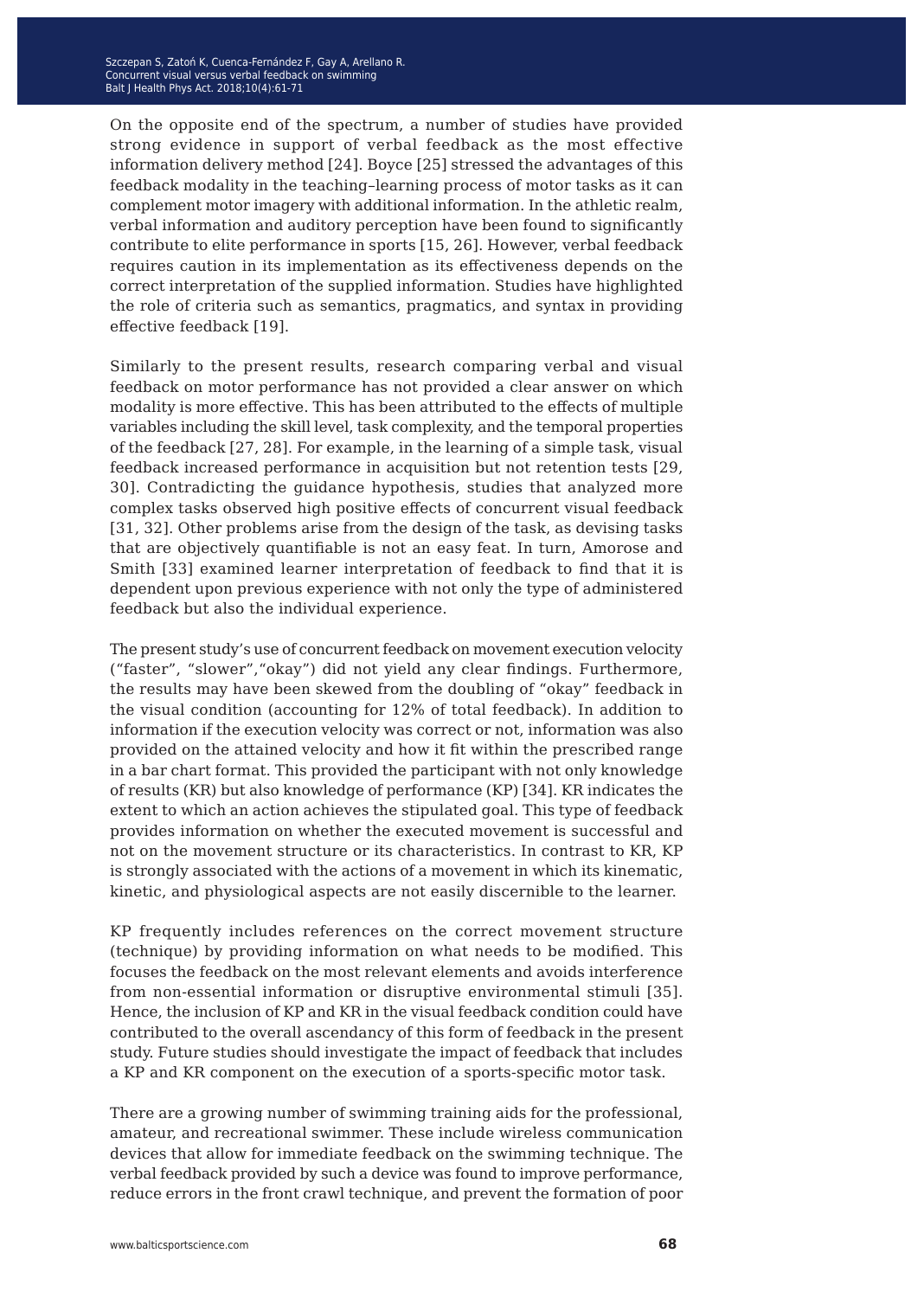habits [7]. Other developments include placement of a chronometer on the pool bottom. An assessment of this training aid found that that it allowed swimmers to improve competitive standing [8, 36], although it does need mentioning that while significant differences were observed between the chronometer condition and no feedback, the interaction between group and feedback condition was not significant. Another development includes the use of a light-emitting diode pacing system to monitor training intensity [37, 38]. Placed on the pool bottom, this lighting system was found to improve swimming speed control. Other aids that exist on the market include an underwater device that provides lap timing and counting information such as the Lap Track (Finis, USA) or the Chrono hand chronometer (SportCount, USA). Similar variants of the above include the Pacer (GBK Electronics, Portugal), Pace2Swim (FADEUP, Portugal), SwimLead (Synerte, Poland), or Swimming Pace Control System (Creosiv, Poland) [39]. The aforementioned devices all provide some form of visual feedback and have been found to improve movement execution.

Visual and verbal feedback have been found to be applicable in other sport contexts [40, 41], from general coaching to rehabilitation. Coaches have successfully adopted various forms of feedback to improve exercise technique and task execution [42, 43]. Therapists have also adopted verbal and visual cues to restore patients' health [44]. For this reason, future research should investigate not only more effective methods of delivering feedback but also ways on how to optimize the conveyed message. Such efforts could enhance not only the availability but also the effectiveness of feedback modalities. The present study provides an example on how visual feedback could be substituted with verbal feedback and vice versa. In addition, the introduction of new technological advancements (e.g. hand-held displays) shows a need for additional research to optimize these devices and the feedback they deliver. This may include a combination of verbal and visual feedback with tailored proportions of each of them. As the present study did not show a clear advantage of one feedback condition over the other, future studies should involve a larger sample size and attempt to limit or simplify the multitude of confounding variables including the type of feedback, task complexity, participant skill level, and feedback timing.

### **conclusions**

In conclusion, concurrent visual feedback elicited 4.05% more correct responses than verbal feedback. However, the results must be interpreted with caution due to the lack of statistical significance between the two feedback conditions. Additionally, the visual condition provided the swimmer with both knowledge of results and knowledge of performance. This suggests that an appropriately prepared visual cue can increase execution efficiency.

#### **references**

- [1] Schmidt RA, Lee TD. Motor control and learning. A behavioral emphasis, 5th edition. Champaign, Illinois: Human Kinetics; 2011.
- [2] Wrisberg C. Sport Skill Instruction for Coaches. Champaign, Illinois: Human Kinetics; 2007.
- [3] Silverman SS, Woods AM, Subramaniam PR. Task structures, feedback to individual students, and student skill level in physical education. Res Q Exerc Sport. 1998;69:420-424. [https://doi.org/10.1](https://doi.org/10.1080/02701367.1998.10607718) [080/02701367.1998.10607718](https://doi.org/10.1080/02701367.1998.10607718)
- [4] Magill RA. The influence of augmented feedback during skill learning depends on characteristics of the skill and the learner. Quest. 1994;46:314-327.<https://doi.org/10.1080/00336297.1994.10484129>
- [5] Scheeler MC, Ruhl K, McAfee J. Providing performance feedback to teachers: A review. Teach Educ Spec Educ. 2004;27(4):396-407. <https://doi.org/10.1177/088840640402700407>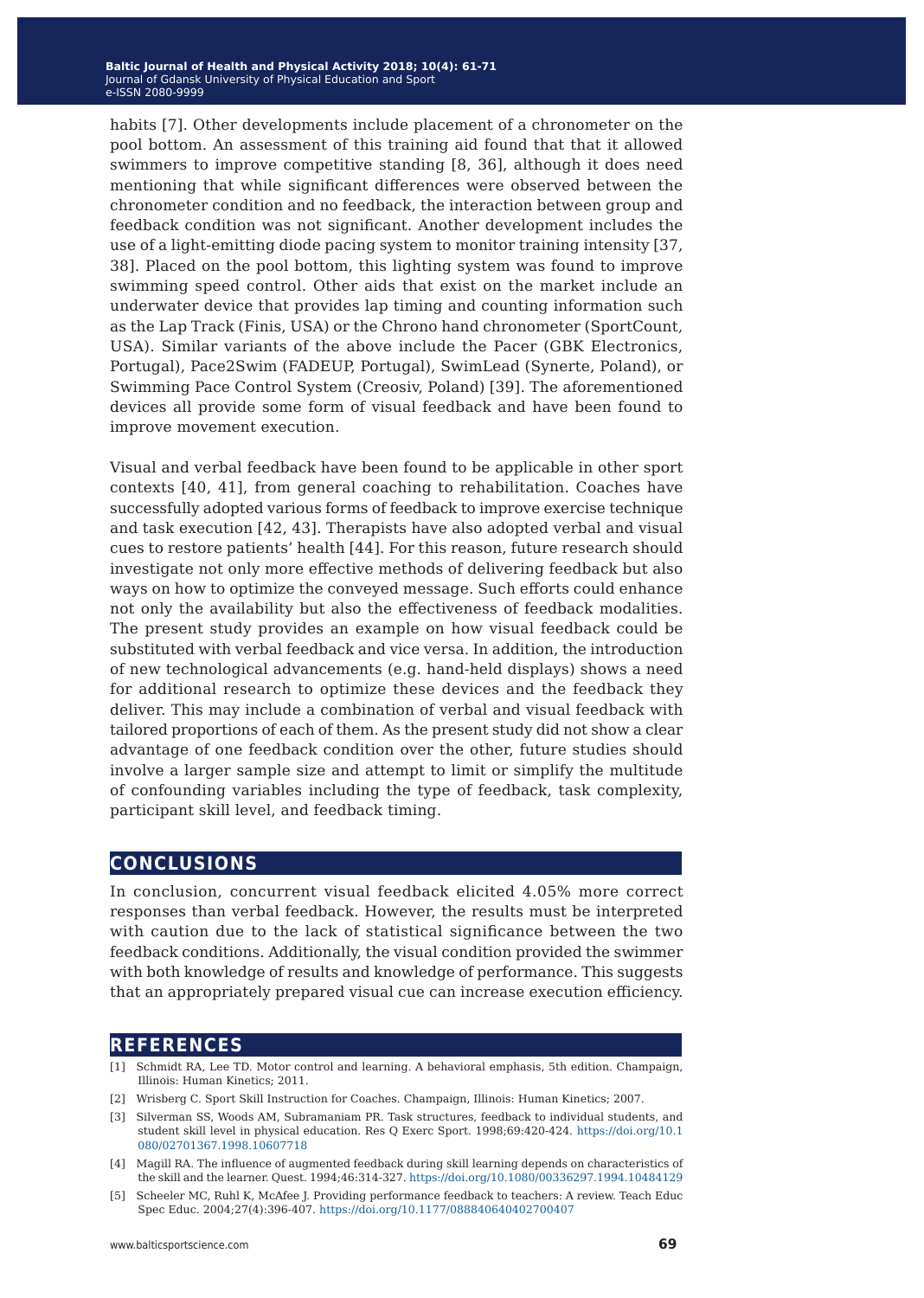- [6] Proteau L, Carnahan H. What causes specificity of practice in a manual aiming movement: vision dominance or transformation errors? J Motor Behav. 2001;33(3):226-234. [https://doi.](https://doi.org/10.1080/00222890109601908) [org/10.1080/00222890109601908](https://doi.org/10.1080/00222890109601908)
- [7] Zatoń K, Szczepan S. The impact of immediate verbal feedback on the improvement of swimming technique. J Human Kinet. 2014;41:129-137. <https://doi.org/10.2478/hukin-2014-0042>
- [8] Pérez P, Llana S, Brizuela G, Encarnación A. Effects of three feedback conditions on aerobic swim speeds. J Sport Sci Med. 2009;8:30-36.
- [9] Maglischo E. Swimming fastest. Champaign, Illinois: Human Kinetics; 2003.
- [10] Tovin BJ. Prevention and treatment of swimmer's shoulder. North Am J Sport Phys Ther. 2006;1(4):166-175.
- [11] Chatard JC, Stewart A.M. Training load and performance in swimming. In: Seifert L, Chollet D, Mujika I. editors. World book of swimming: From science to performance. New York: Nova Science Publishing, Inc.; 2011.
- [12] Miller GA. The magical number seven, plus or minus two: Some limits on our capacity for processing information. Psychol Rev. 1956;63:81-97. <https://doi.org/10.1037/h0043158>
- [13] Borg G. Borg's Perceived Exertion and Pain Scales. Champaign, Illinois: Human Kinetics; 1998.
- [14] Cohen L, Manion L. Morrison K. Research Methods in Education. London: Routledge; 2002.
- [15] Stastny P, Tufano JJ, Kregl J, et al. The role of visual feedback on power output during intermittent Wingate testing in ice hockey players. Sports. 2018;6(2):32.<https://doi.org/10.3390/sports6020032>
- [16] Campenella B, Mattacola CG, Kimura IF. Effect of visual feedback and verbal encouragement on concentric quadriceps and hamstrings peak torque of males and females. Isokinet Exerc Sci. 2000; 8:1-6.<https://doi.org/10.3233/IES-2000-0033>
- [17] Hopper DM, Axel Berg MA, Andersen H, Madan R. The influence of visual feedback on power during leg press on elite women field hockey players. Phys Ther Sport. 2003;4:182-186. [https://doi.](https://doi.org/10.1016/S1466-853X(03)00068-3) [org/10.1016/S1466-853X\(03\)00068-3](https://doi.org/10.1016/S1466-853X(03)00068-3)
- [18] Zatoń K, Cześniewicz I, Szczepan S. The effect of verbal feedback on biomechanical performance during swimming ergometry. Hum Mov. 2018;19(1):3-9. <https://doi.org/10.5114/hm.2018.73606>
- [19] Zatoń K. The role of verbal information about sensory experience from movement apparatus in the process of swimming economization. In: Kjendlie PL, Stallman RK, Cabri J, eds. Biomechanics and Medicine in Swimming XI: proceedings of the XIth International Symposium for Biomechanics and Medicine in Swimming. Oslo: Norwegian School of Sport Sciences; 2010, 349-351.
- [20] Sigrist R, Rauter G, Riener R, Wolf P. Augmented visual, auditory, haptic, and multimodal feedback in motor learning: A review. Psychonomic Bull Rev. 2013;20:21-53.<https://doi.org/10.3758/s13423-012-0333-8>
- [21] Cutton DM, Landin D. The Effects of self-talk and augmented feedback on learning the tennis forehand. J Appl Sport Psychol. 2007;19(3):288-303.<https://doi.org/10.1080/10413200701328664>
- [22] Rucci JA, Tomporowski PD. Three types of kinematic feedback and the execution of the hang power clean. J Strength Cond Res. 2010;24(3):771-778. <https://doi.org/10.1519/JSC.0b013e3181cbab96>
- [23] Guadagnoli M, Holcomb W, Davis M. The efficacy of video feedback for learning the golf swing. J Sport Sci. 2002;20:615-622. <https://doi.org/10.1080/026404102320183176>
- [24] More KG, Franks IM. Analysis and modification of verbal coaching behaviour: The usefulness of a datadriven intervention strategy. J Sport Sci. 1996;14:523-543.<https://doi.org/10.1080/02640419608727739>
- [25] Boyce BA. The Effects of an Instructional Strategy with Two Schedules of Augmented KP Feedback upon Skill Acquisition of a Selected Shooting Task. J Teach Phys Educ. 1991;11:47-58. [https://doi.](https://doi.org/10.1123/jtpe.11.1.47) [org/10.1123/jtpe.11.1.47](https://doi.org/10.1123/jtpe.11.1.47)
- [26] Hermann T, Honer O, Ritter H. Acoumotion-an interactive sonification system for acoustic motion control. Lect Notes Comp Sci. 2006;3881:312-323. [https://doi.org/10.1007/11678816\\_35](https://doi.org/10.1007/11678816_35)
- [27] Utley A, Astill S. Motor control, learning and development. Bios Instant Notes: Taylor & Francis; 2008.
- [28] Timmermans AAA, Seelen HAM, Willmann RD, Kingma H. Technology-assisted training of arm-hand skills in stroke: Concepts on reacquisition of motor control and therapist guidelines for rehabilitation technology design. J Neuroeng Rehab. 2009;6:1.<https://doi.org/10.1186/1743-0003-6-1>
- [29] Proteau L. Visual afferent information dominates other sources of afferent information during mixed practice of a video-aiming task. Exp Brain Res. 2005:161:441-456. [https://doi.org/10.1007/s00221-](https://doi.org/10.1007/s00221-004-2090-z) [004-2090-z](https://doi.org/10.1007/s00221-004-2090-z)
- [30] Blandin Y, Proteau L. On the cognitive basis of observational learning: development of mechanisms for the detection and correction of errors. Q J Exp Psychol A Hum Exp Psychol. 2000;53(3):846-867. <https://doi.org/10.1080/713755917>
- [31] Wishart LR, Lee TD, Cunningham SJ, Murdoch JE. Age-related differences and the role of augmented visual feedback in learning a bimanual coordination pattern. Acta Psychologia. 2002;110(2-3):247- 263. [https://doi.org/10.1016/S0001-6918\(02\)00036-7](https://doi.org/10.1016/S0001-6918(02)00036-7)
- [32] Snodgrass SJ, Rivett DA, Robertson VJ, Stojanovski E. Real-time feedback improves accuracy of manually applied forces during cervical spine mobilisation. Manual Ther. 2010;15:19-25. [https://](https://doi.org/10.1016/j.math.2009.05.011) [doi.org/10.1016/j.math.2009.05.011](https://doi.org/10.1016/j.math.2009.05.011)
- [33] Amorose AJ, Smith PJK. Feedback as a source of physical competence information: effect of age, experience and type of feedback. J Sport Exerc Psychol. 2003;25:341-359. [https://doi.org/10.1123/](https://doi.org/10.1123/jsep.25.3.341) [jsep.25.3.341](https://doi.org/10.1123/jsep.25.3.341)
- [34] Lee T, Swinnen S, Serrien J. Cognitive effort and motor learning. Quest. 1994;46:328-344. [https://](https://doi.org/10.1080/00336297.1994.10484130) [doi.org/10.1080/00336297.1994.10484130](https://doi.org/10.1080/00336297.1994.10484130)
- [35] Weinberg S, Gould D. Foundations of sport and exercise psychology. Champaign, Illinois: Human Kinetics; 1995.